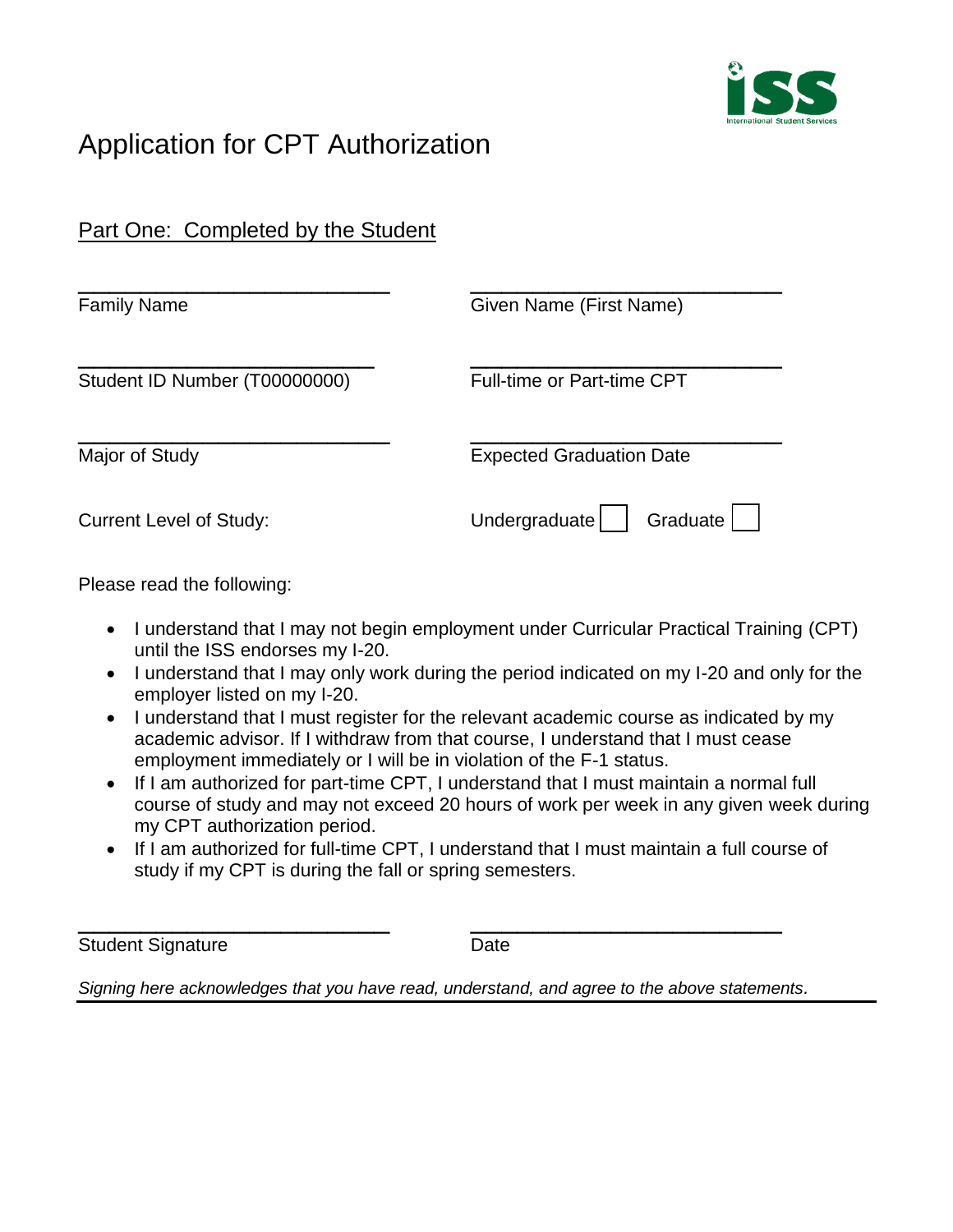

## Part Two: Completed by the Academic Advisor

The above named student is requesting authorization to be employed off-campus under Curricular Practical Training (CPT) for the internship/work experience required for his or her program of study. Your assistance is necessary to process this request. Should you have any questions, please feel free to contact the ISS at 479-964-0832 or imsso@atu.edu. Thank you for your assistance.

1. Is the student's proposed employment site and work plan acceptable as a means of completing the internship or work experience course?

| Y<br>No<br>'es |
|----------------|
|----------------|

2. Academic credit is a requirement of CPT. Please provide information about the class:

Course number: Course title: Course title: Term enrolled:

| Advisor's Signature |  |  |
|---------------------|--|--|

\_\_\_\_\_\_\_\_\_\_\_\_\_\_\_\_\_\_\_\_

Date